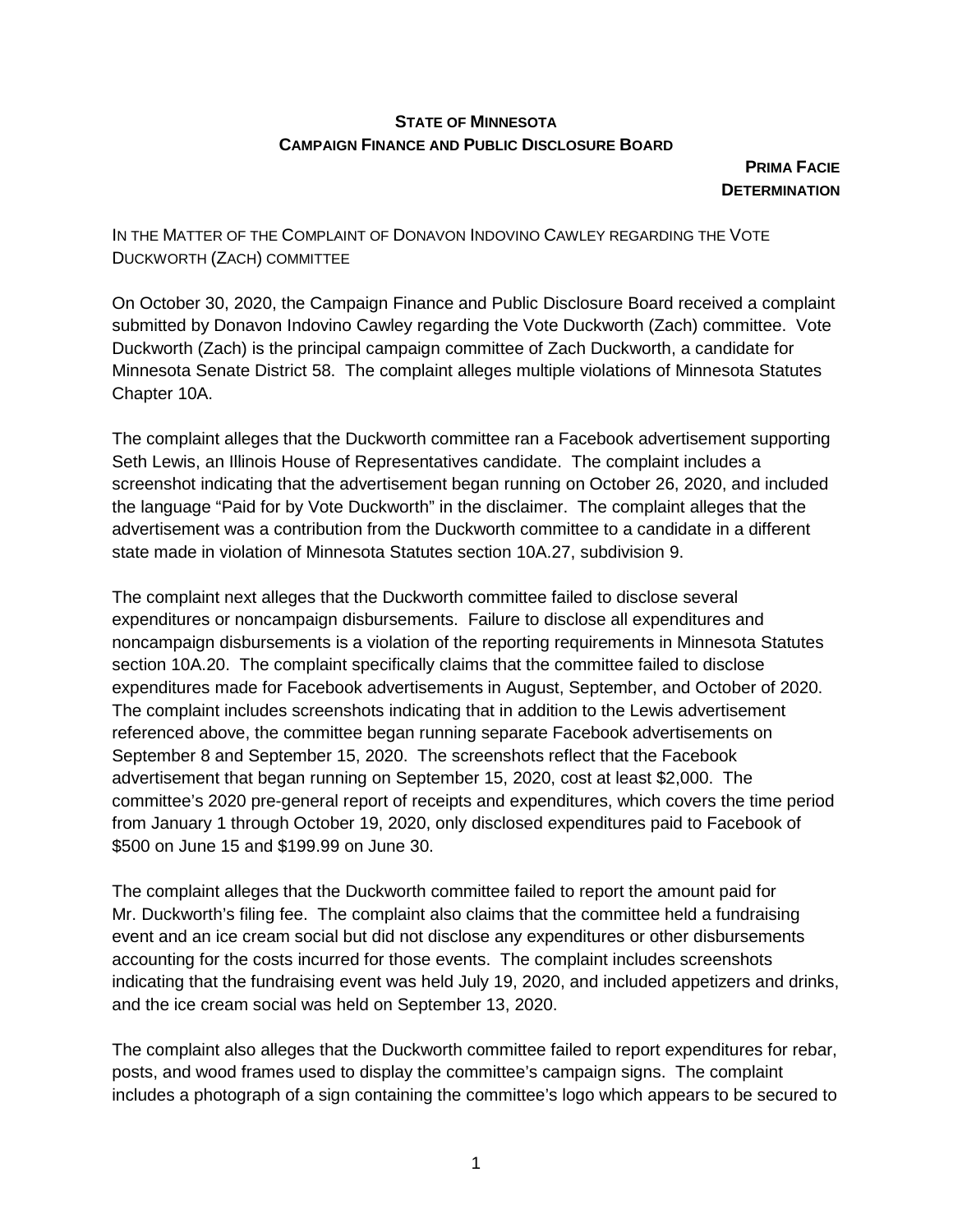a wooden frame. The committee's 2020 pre-general report disclosed expenditures of \$358.87 and \$1,245.33, each paid to the same vendor, that were described as "lawn signage" and "signage," respectively.

In addition to the general reporting allegations, the complaint also specifically alleges that by failing to report expenditures or noncampaign disbursements accounting for the cost or value to the committee of the Facebook advertisements, the filing fee, food and beverages provided at its campaign events, and rebar, posts, and wood used to display the committee's signs, the Duckworth committee violated Minnesota Statutes section 10A.13. That provision requires that a treasurer keep accounting records for each expenditure, as well as for each contribution received in excess of \$20.

Lastly, the complaint alleges that the Duckworth committee failed to timely disclose the cost of the committee's website. The committee's 2020 pre-general report disclosed a single \$700 expenditure dated August 17, 2020, paid to NationBuilder and described as "database management." The complaint includes a screenshot of the website's registration data, which indicates that the website is hosted by NationBuilder and was created in August 2018. The complaint also includes a hyperlink to NationBuilder's website, which lists the company's standard plans and pricing. NationBuilder's website lists plans with a minimum cost of \$29 per month. The complaint alleges that the \$700 expenditure does not match the pricing plans offered by NationBuilder. In addition to the general reporting allegation, the complaint also specifically claims that by disclosing a single \$700 expenditure related to its website dated August 17, 2020, the committee violated Minnesota Statutes section 10A.18, which requires vendors to bill principal campaign committees within 60 days after goods or services are provided to the committee.

### **Determination**

### Contribution to Another Candidate

Minnesota Statutes section 10A.27, subdivision 9, paragraph (d), states that a "candidate or the treasurer of a candidate's principal campaign committee must not make a contribution from the principal campaign committee to a candidate for political subdivision office in any state." The complaint alleges and provides evidence that the Duckworth committee ran a Facebook advertisement supporting a candidate for Illinois House of Representatives. The chair therefore concludes that the complaint states a prima facie violation of Minnesota Statutes section 10A.27, subdivision 9.

### **Accounting**

Minnesota Statutes section 10A.13 requires that the treasurer of a principal campaign committee "keep an account of" various transactions including "the name and address of each source of a contribution made to the committee … in excess of \$20, together with the date and amount of each" and "each expenditure made by the committee … together with the date and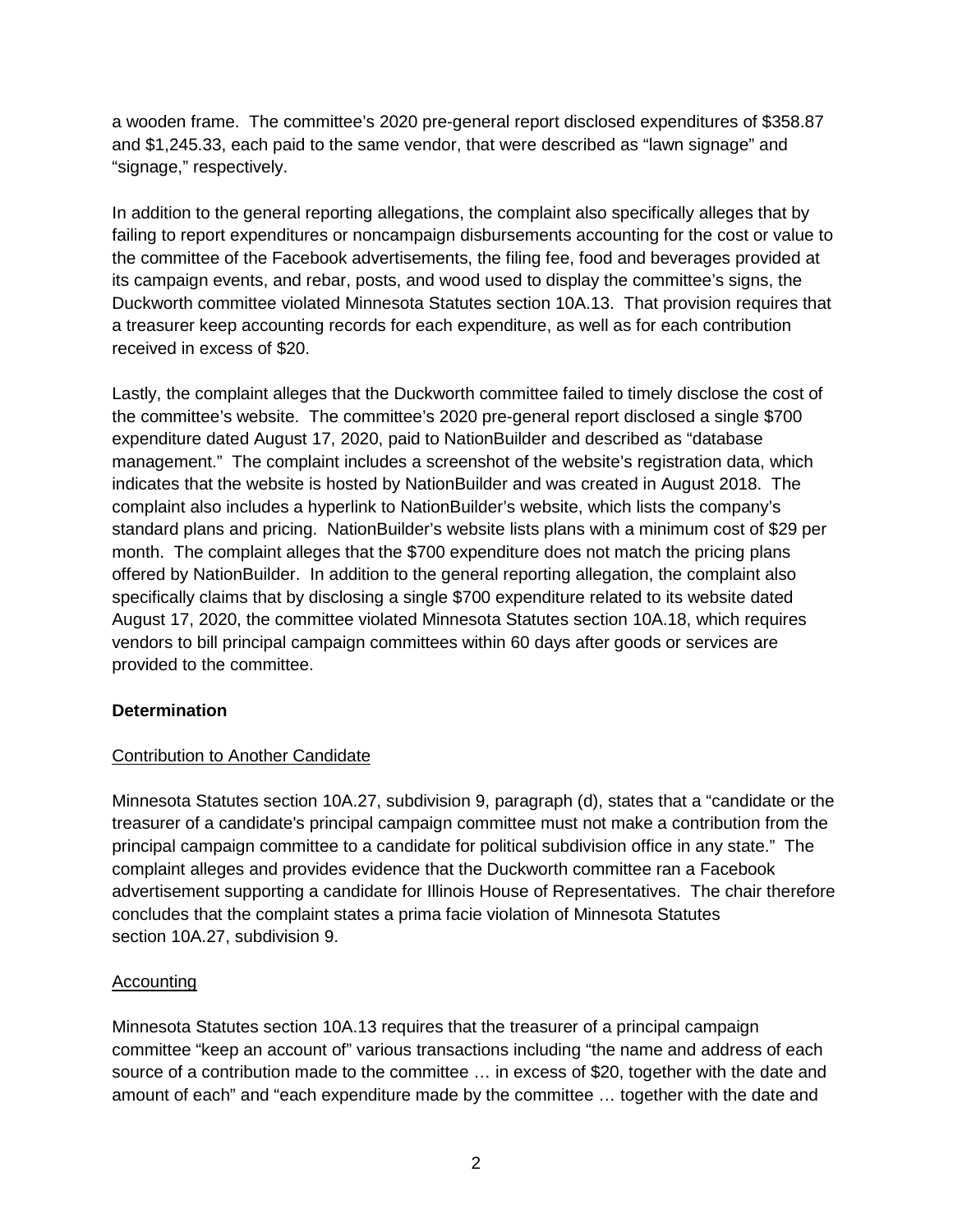amount." Minnesota Statutes section 10A.13 also requires that a treasurer "obtain a receipted bill, stating the particulars" for each expenditure made to a vendor if the total amount of expenditures made to that vendor exceeds \$100. The complaint does not allege that the Duckworth committee failed to keep any accounting records required by Minnesota Statutes section 10A.13. The chair therefore concludes that the complaint does not state a prima facie violation of Minnesota Statutes section 10A.13.

# Timely Rendering of Bills

Minnesota Statutes section 10A.18 states that a vendor owed money by a principal campaign committee "must render in writing to the treasurer of the committee … the bill, charge, or claim within 60 days after the material or service is provided." That provision does not impose any obligation on a principal campaign committee and the complaint does not allege that any vendor failed to timely bill the Duckworth committee for goods or services provided to the committee. The chair therefore concludes that the complaint does not state a prima facie violation of Minnesota Statutes section 10A.18.

# Reporting

Minnesota Statutes section 10A.20, subdivision 3, requires that a principal campaign committee's periodic campaign reports disclose, among other items, each contributor that has given contributions in excess of \$200 and each vendor to which expenditures or noncampaign disbursements have been made in excess of \$200, along with the date and amount of each of those contributions, expenditures, and noncampaign disbursements. Minnesota Statutes section 10A.20, subdivision 3, also requires that periodic reports disclose the sum of all contributions, expenditures, and noncampaign disbursements made by the committee during the reporting period.

The complaint alleges and provides evidence that the Duckworth committee made expenditures for Facebook advertisements in excess of \$200 that were not itemized as required within its 2020 pre-general report. The complaint alleges that someone paid a \$100 filing fee in order for Mr. Duckworth to appear on the ballot. Whether paid directly by the committee or by someone else, which would constitute an in-kind contribution to the committee, a filing fee should be classified as a noncampaign disbursement pursuant to Minnesota Statutes section 10A.01, subdivision 26, paragraph (a), clause (15). The committee did not disclose any noncampaign disbursements on its 2020 pre-primary or pre-general reports aside from payment processing fees. The complaint also alleges and provides evidence that the committee made expenditures related to its website prior to August 17, 2020, the date provided for the \$700 expenditure made to NationBuilder itemized on the committee's 2020 pre-general report. The chair therefore concludes that the complaint states a prima facie violation of Minnesota Statutes section 10A.20, subdivision 3, with respect to the committee's Facebook advertisements, payment of Mr. Duckworth's filing fee, and the cost of the committee's website.